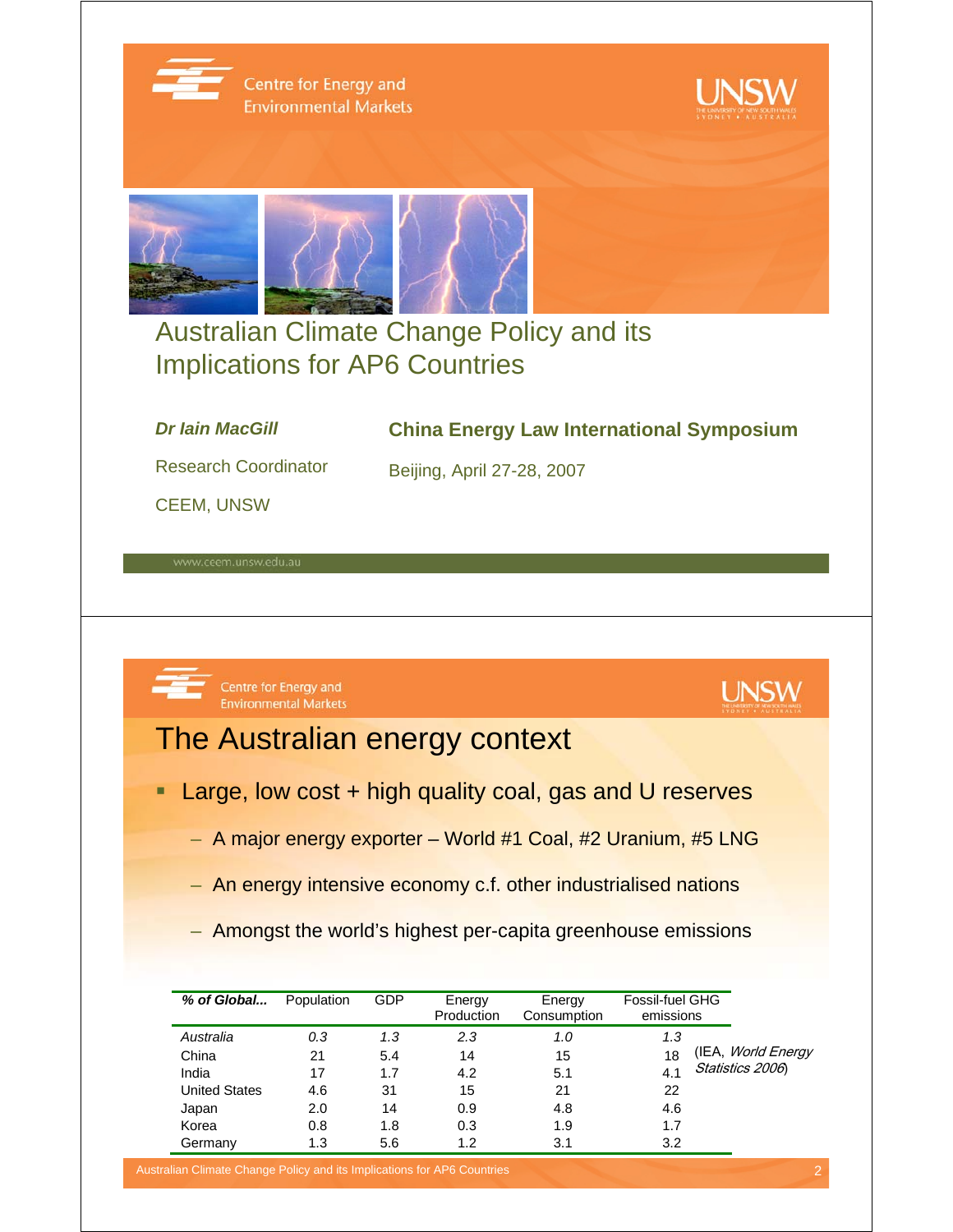

- Traditionally made most energy + env. policy
- Council of Australian Governments (CoAG)
	- Cooperative national policy incl. energy industry restructuring + env. regulation

*Energy Governance arrangements*

- Ministerial Council on Energy (MCE) sets policy objectives
- Australian Energy Market Commission (AEMC) makes rules
- Australian Energy Regulator (AER) ensures compliance.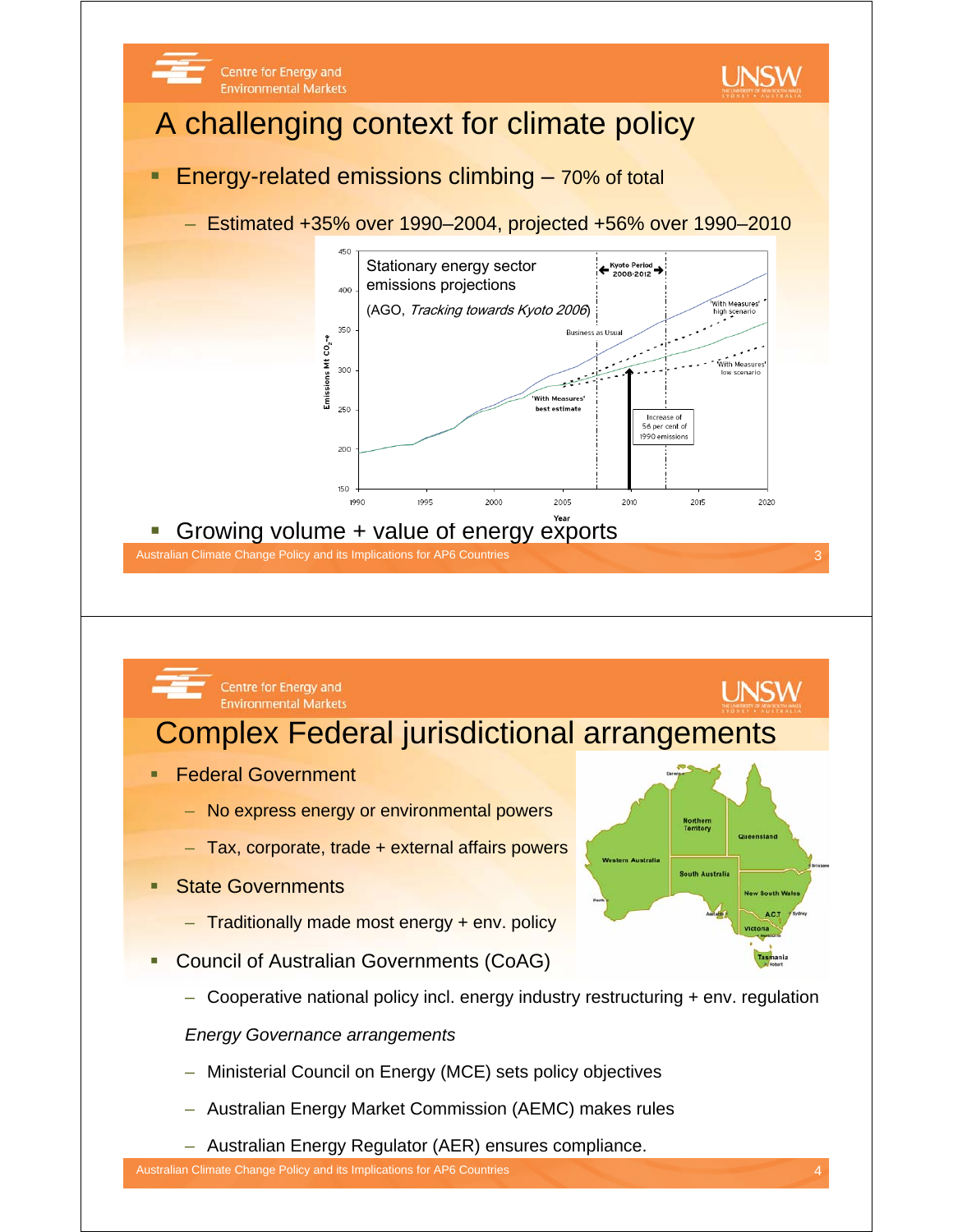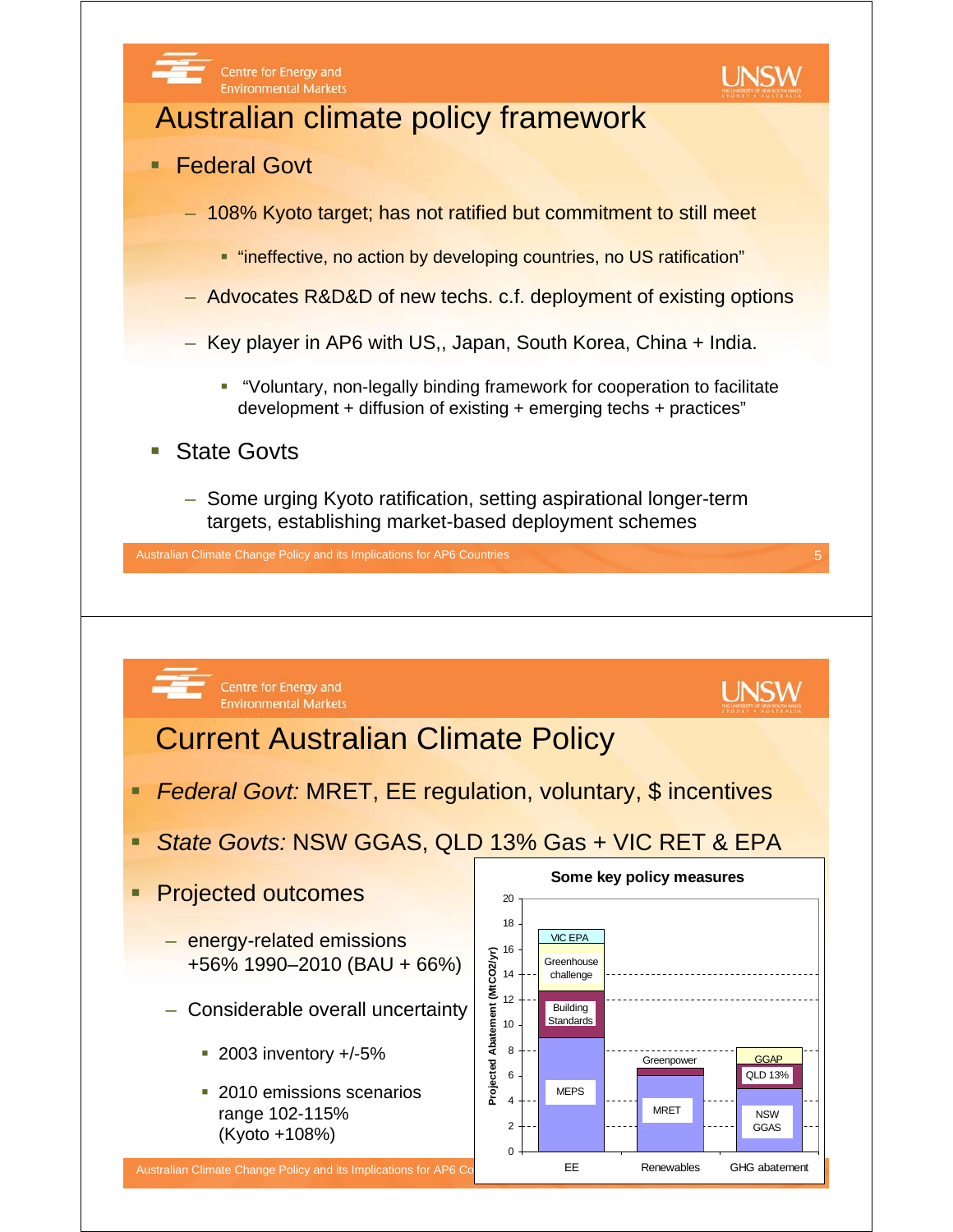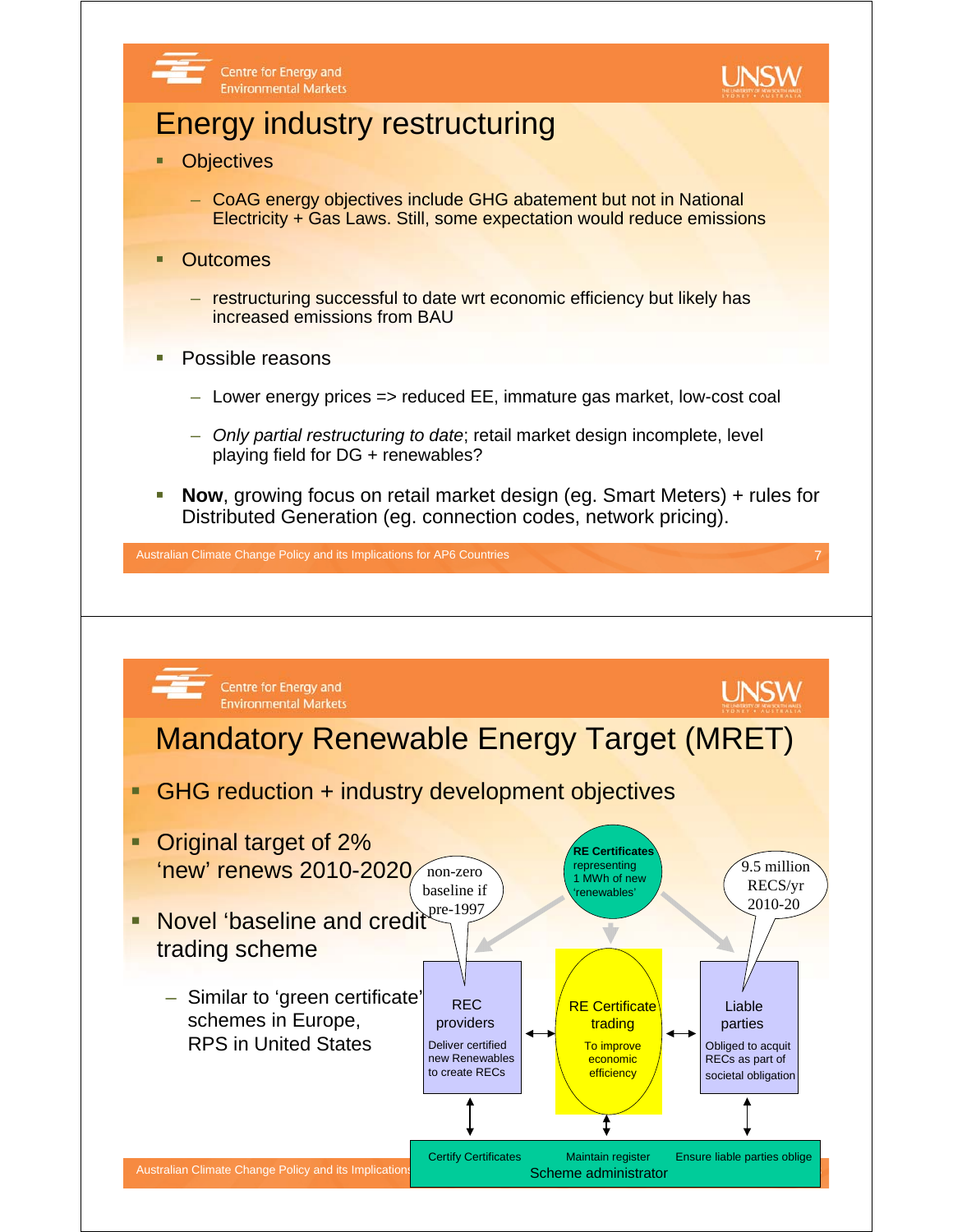

- Equipment + Appliance Standards (MEPS)
	- effective program since 1992 on growing range of appliances + equipment
	- Major challenge keeping pace with tech. progress via stakeholder process
- Building Standards
	- State Govt. residential standards => BCA + extension to commercial sector
- **Greenhouse Challenge** 
	- Early voluntary joint Govt.–Industry initiative for reducing industry emissions
	- Negotiated confidential 'no or low regret' abatement plans with self reporting
	- However, credibility questioned b/c poor transparency + abatement estimates
	- **Now**, has independent verification + mandatory participation by large emitters,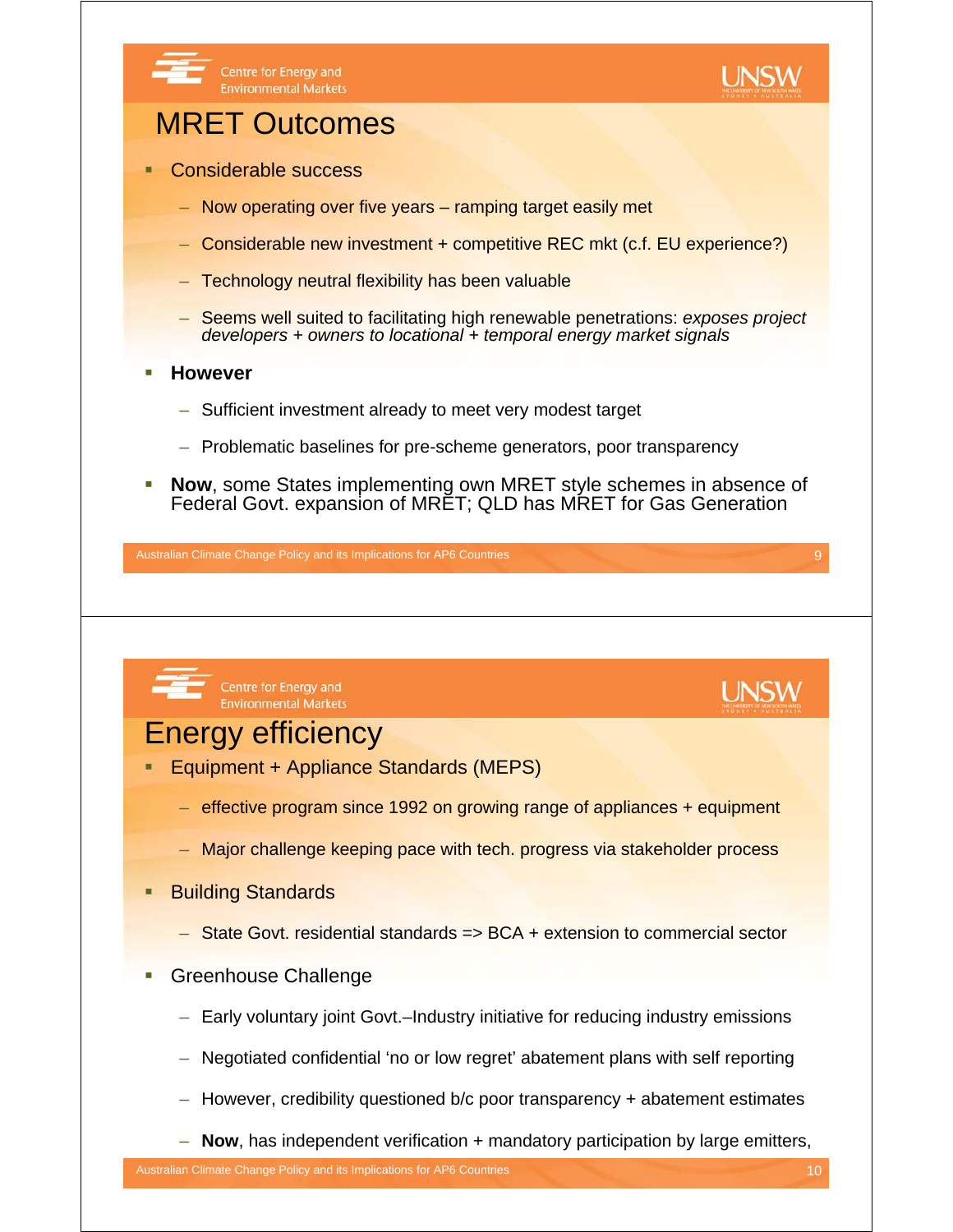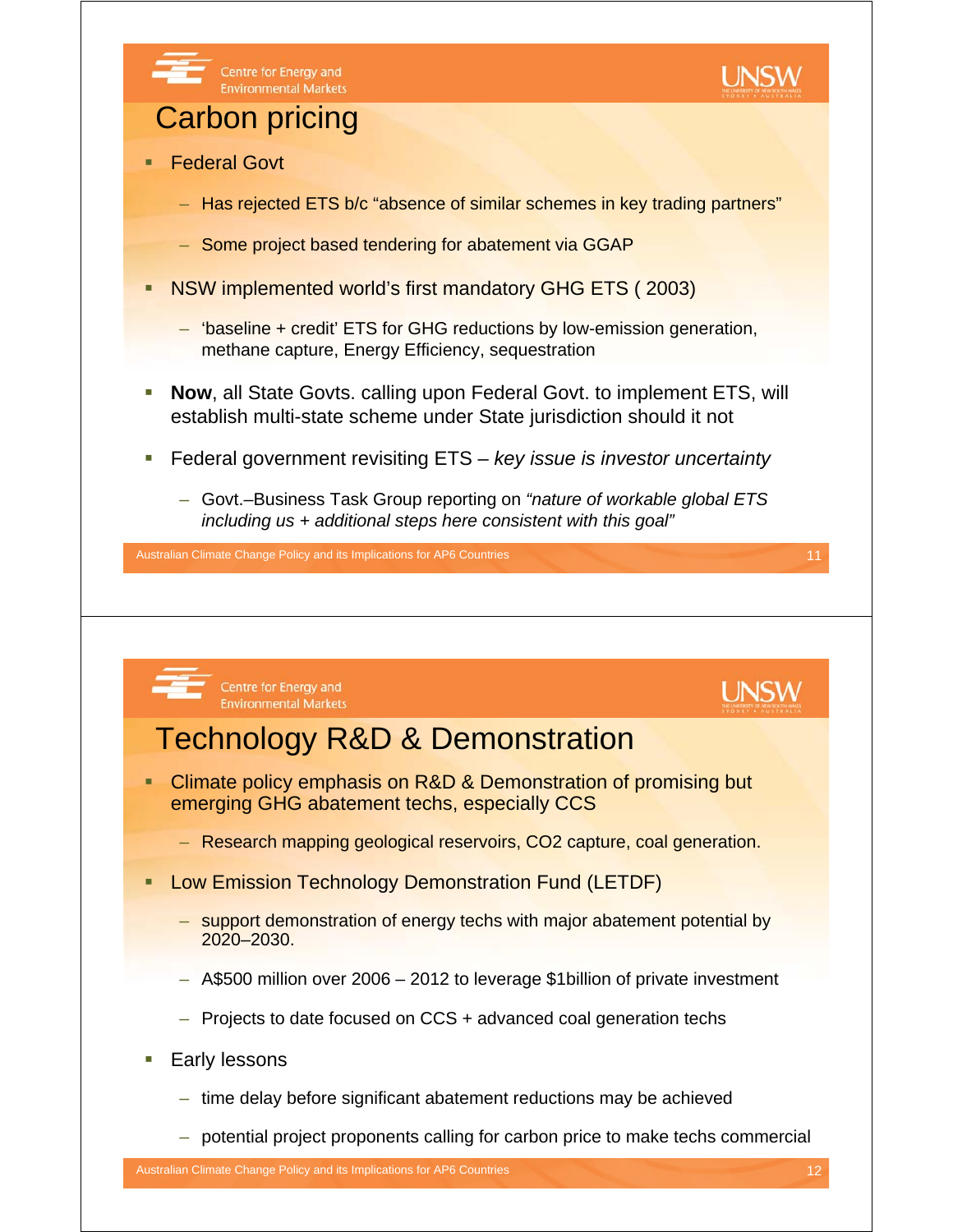



**UNSW** 

## Some lessons for climate policy

- Greenhouse inventory + projections
	- Considerable remaining uncertainty: *2003 national inventory +/-5%*
	- Plausible scenarios for 2010 emissions 102-118% of 1990 levels.
- **Voluntary schemes** 
	- Useful capacity building but abatement hard to estimate, may limited: rigorous and transparent verification is key.
- Energy Industry Restructuring
	- Energy markets are 'designer markets' + choices impact emissions
	- Need demand-side participation, level playing field for new techs

Australian Climate Change Policy and its Implications for AP6 Countries 13 and 13 and 13 and 13 and 13 and 13 and 13 and 13 and 13 and 13 and 13 and 13 and 13 and 13 and 13 and 13 and 13 and 13 and 13 and 13 and 13 and 13



Centre for Energy and **Environmental Markets** 

# Some lessons for market-based instruments

- Potential advantages in restructured energy industries but mixed success so far
- Offer great flexibility to market 'designers' **however**
	- Hard to predict performance of designs
	- Poor design choices can greatly impact effectiveness + efficiency
- Rigorous + transparent design process required with stakeholder management
	- Incumbency, information asymmetry + potential gaming of design
- Interactions between measures may reduce effectiveness
	- economy-wide schemes will have many interactions
- Need transparent, liquid + efficient mkts for price discovery + risk management
- Derivative markets have vital role in bridging short longer term decision making